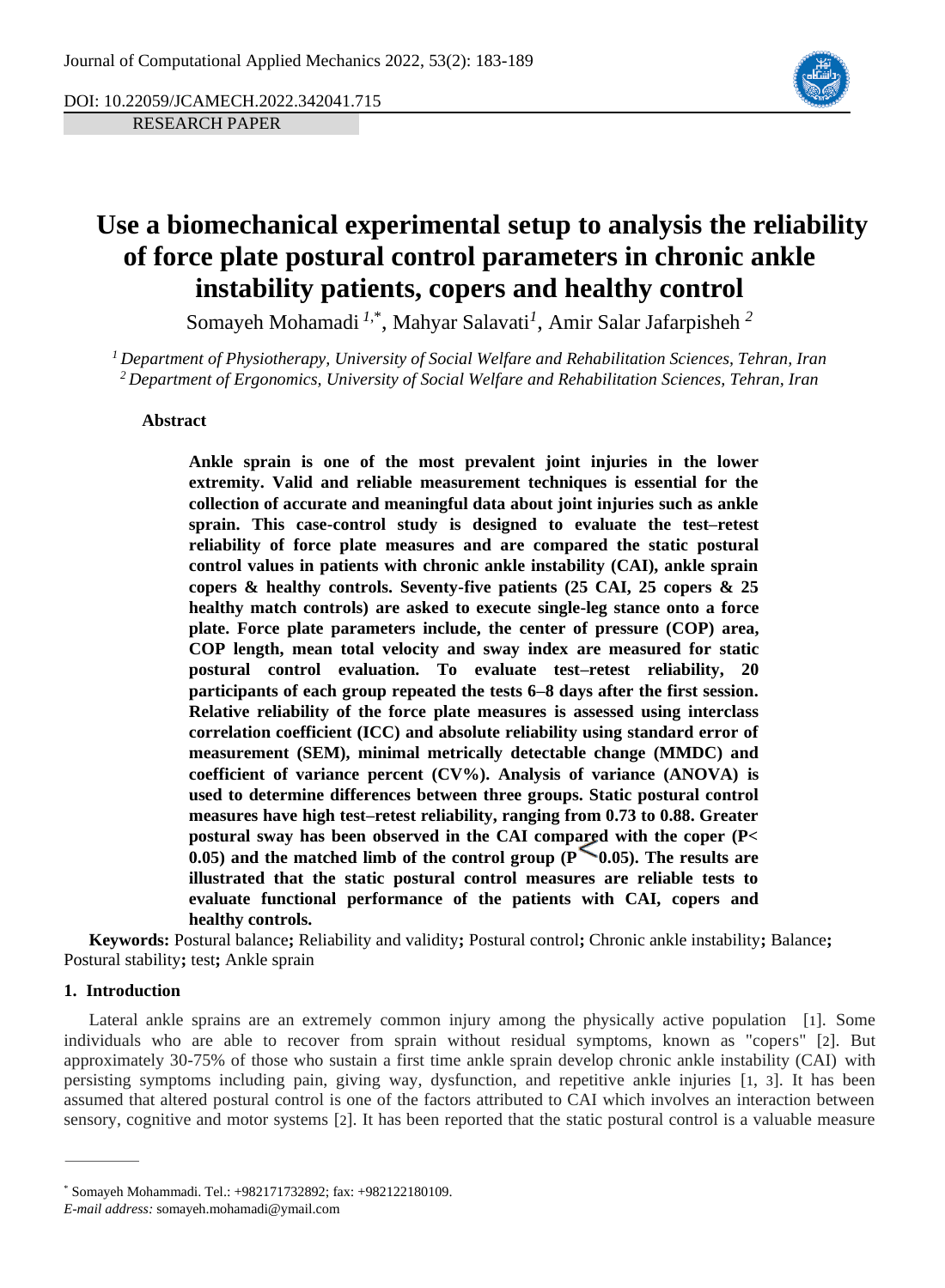of somatosensory integration [[4](#page-5-3)]. On the other hand, measures instrumented of postural control have been used to predict ankle sprain risk and to evaluate sensorimotor deficits after acute first time index ankle sprains and in those with CAI [[5](#page-5-4)]. Up to now, the various methods and measures which reported in the literature can make the interpretation of this extent of literature difficult [[6](#page-5-5)]. Therefore, the static balance tests such as single leg stance on force plate are valuable methods to determine differences between CAI patients, copers and healthy control groups. To our knowledge, no study has evaluated reliability of the force plate data measures in CAI, copers and healthy controls. Since the reliability of outcome measures depends on patient's characteristics, further evaluation is needed to confirm the efficiency of force plate parameters in these populations. Therefore, the first purpose of this study is the surveying reliability of force plate data in CAI, copers and healthy controls. The second aim of the present study is the comparing the static postural stability in these three groups of people.

Here introduce the paper, and put a nomenclature if necessary, with the same font size as the rest of the paper. The paragraphs continue from here and are only separated by headings, subheadings, images and formulae. The section headings are arranged by numbers, bold and 10 pt. Here follows further instructions for authors.

## **2. Materials and Methods**

## *2.1. Participants*

A convenient sample including seventy-five people (male and female) volunteered to take part in this study according to G-Power software. Twenty-five patients with CAI and 25 copers are matched with 25 healthy controls based on age and body mass index (BMI). All participants are recruited through advertising in the university campus, hospitals, physiotherapy clinics and general community in Tehran province of Iran. All participants signed an informed consent form approved by the Human Research Ethics Committee of the Iran University of Medical Sciences in Tehran, prior to participation. Ethic Committee Code number: IR.IUMS.REC.1395.9211342211.

#### *2.2. Inclusion and exclusion criteria*

The CAI patients were defined according to an international ankle Consortium [[7](#page-5-6)]. The subjects in the coper group were included if they had one episode of severe lateral ankle sprain within last year but they return to the daily activity without any recurrent ankle sprain or giving way [[8](#page-5-7)]. An uninjured control group including 25 physically active individuals without history of ankle sprain.

The subjects in all three group had no history of any other musculoskeletal lower leg injury in the past 3 months, fracture or surgery.

#### *2.3. Procedure*

First, all sprained ankle participants are asked to complete the Persian versions of the following questionnaires: IdFAI [[9](#page-5-8)], AII [[10](#page-5-9)], FAAM [[11](#page-5-10)] and FAOS [[12](#page-5-11)] for categorizing participants to CAI or coper groups.

For the assessment of postural control, centre of pressure (COP) data is obtained using a fixed strain gauge Kistler (Type: 5691A) force platform and a Bertec AM-6701 amplifier (Bertec Corp., Columbus, OH) and low pass filtered with a cut-off frequency of 10 Hz. The COP kinetic data is collected with a sampling frequency of 100 Hz for better detection of movements of COP.

#### *2.4. Static postural control evaluation*

All subjects are asked to perform static postural control task which evaluated by the same expert evaluator. Subjects stood barefoot with their arms at the pelvic (akimbo position) and are instructed to simply look at a mark on the wall approximately 5 m in front of their faces. They are not permitted to move their limbs or head or to speak during the data collection period. Participants stood with the affected dominant leg on a special mark on the on the center of a  $40 \times 60$  cm force platform for consistent foot placement across trials. Subjects are instructed to lift the contralateral limb and hold it in approximately 90° of knee flexion and 45° of hip flexion. Once they can hold this position, data collection is initiated with hit the computer keyboard (figure 1). If subjects lost their balance, touched down the non-standing-foot, or braced themselves on the nearby, the test is stopped and after a while repeated. All participants should hold the test position for 30 s during all trials. Each measurement is repeated three times, and average scores are used for analysis. One-minute rest is given between every test. Three familiarization trials are performed for each condition prior to data collection, to ensure participants fully understood the requirements of the tasks. A second data collection is conducted a week later at the same time of day, for the assessment of between-day reliability ( $n = 20$ ).

The calculated COP parameters are COP area (cm2), maximal range of COP displacement (cm), mean total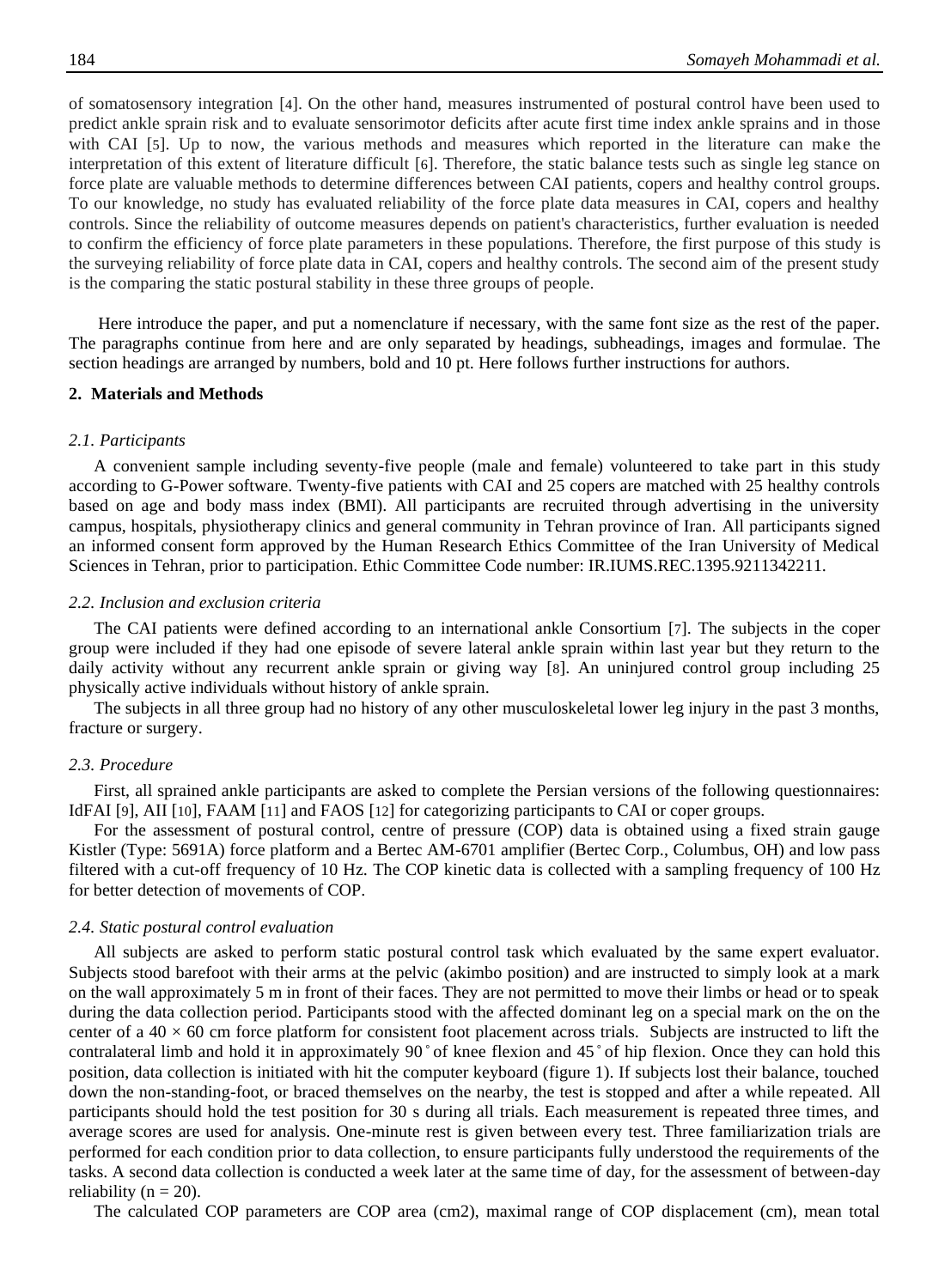velocity (cm/s) and sway index (cm). These COP parameters have been shown to be reliable measures for assessment of postural control in musculoskeletal disorders [[13](#page-5-12)].

The study is approved by the Ethics Committee for Health Sciences Research involving human subjects, and the informed consent is obtained. All subjects who are willing to participate in the study, signed it.

These tests have been done in 2019, in the rehabilitation research centre of Iran University of medical science.



**Figure 1: test position while doing tests on a force platform (experimental setup)**

#### *2.5. Statistical Analysis*

Statistical analysis is computed using SPSS version 22 (SPSS Inc., Chicago, IL). Paired-sample t-tests are performed to determine the differences of the scores obtained at test and retest sessions and reliability of the performance measures between sessions. The interclass correlation coefficients (ICCs) for measurement of the absolute between-sessions reliability and the SEM (pooled standard deviation of all scores  $\times$  the square root  $1 -$ ICC) and within-subject coefficient of variation (CV%) are calculated for each parameter to estimate the relative between-sessions reliability. In addition, the minimum difference (MMDC= SEM×  $\sqrt{2} \times 1.96$ ) is calculated to determine the minimum threshold of measurement to ensure that differences between measurements are real and outside the error range.

The ICC value ranges for reliability interpretation are represented as follows: [[14](#page-5-13)]

| ICC Value $< 0.5$             | Poor     |
|-------------------------------|----------|
| $0.5 \leq$ ICC Value $< 0.75$ | Moderate |
| $0.75 \leq$ ICC Value $< 0.9$ | Good     |
| ICC Value $\geq 0.9$          | Excelent |

 $\leq 0.5$ =poor, 0.5-0.75= moderate, 0.75-0.90= good, and  $>0.90$  excellent.

For each ICC measurement, the 95% confidence interval is calculated to determine the amount of error associated with the measurement and take the sampling distribution into account.

The one-way ANOVA test, is done to examine difference in postural control between three groups. Data are presented as mean standard deviation (SD) and between groups p-value for significant differences and post hock Tukey test. The level of significance is set at  $P \le 0.05$  for all statistical tests.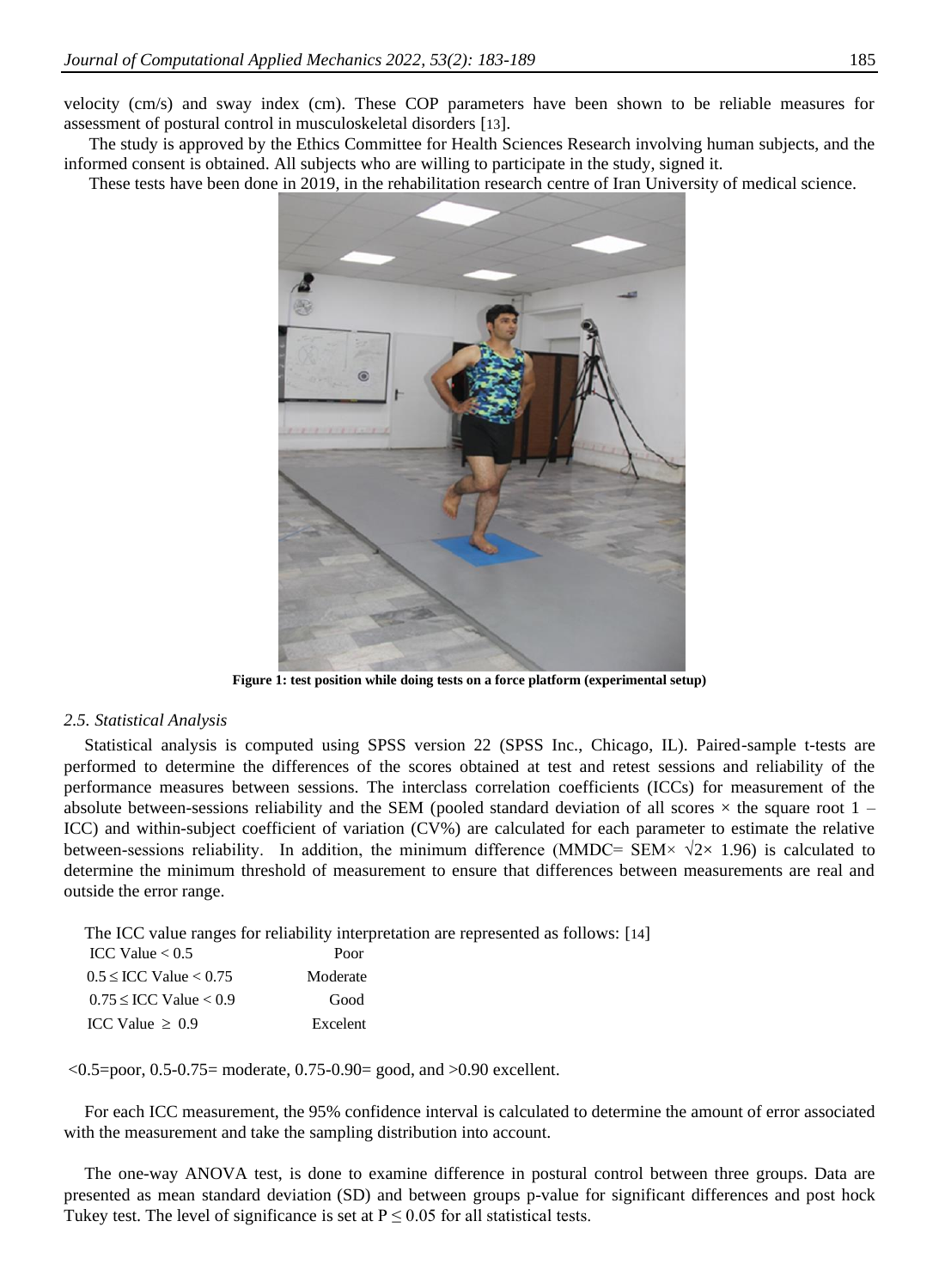## **3. Results**

Demographic characteristics of all groups are shown in Table 1. No statistically significant difference is found for age, height and weight between the three groups (Table 1).

| Table 1: demographics characteristics of the groups |                                                      |                |                  |         |  |
|-----------------------------------------------------|------------------------------------------------------|----------------|------------------|---------|--|
| <b>Body Properties</b>                              | <b>Chronic Ankle Instability <math>(n=25)</math></b> | Coper $(n=25)$ | Healthy $(n=25)$ | p-value |  |
| Age (year)                                          | 30.84(6.19)                                          | 30.28(6.09)    | 31.04 (7.33)     | 0.99    |  |
| Height (cm)                                         | 171.61(8.01)                                         | 173.57(10.50)  | 172.23(10.39)    | 0.78    |  |
| Weight (kg)                                         | 74.52(10.66)                                         | 72.66(10.08)   | 71.91(8.99)      | 0.85    |  |
| Body Mass Index $(kg/m2)$                           | 24.80(3.11)                                          | 24.11(1.89)    | 24.31(2.70)      | 0.64    |  |

The mean, SD, ICC, CI, SEM, MMDC and CV% for the postural control measures have been shown in Table 2. The ICC is higher than the acceptable level of 0.70 for most of variables. The CV% < 10% and ICC values of >75% have been shown to be demonstrative of good reliability for measures obtained during single leg stance.

| Table 2: test-retest reliability force plate measures of single leg stance postural control in the three groups $(n=20)$ |            |                   |                       |                              |            |             |       |
|--------------------------------------------------------------------------------------------------------------------------|------------|-------------------|-----------------------|------------------------------|------------|-------------|-------|
| groups                                                                                                                   | Parameters | Trial 1 (mean+SD) | Trial 2 (mean+ $SD$ ) | ICC $(95\% \text{ CI})$      | <b>SEM</b> | <b>MMDC</b> | CV(%) |
| CAI                                                                                                                      | Area       | 17.01(2.43)       | 17.12 (2.46)          | $0.89(0.75-0.96)$            | 0.81       | 2.24        | 14.28 |
|                                                                                                                          | COP length | 18.18 (3.03)      | 17.96 (3.00)          | $0.77(0.70-0.89)$            | 1.30       | 3.59        | 16.66 |
|                                                                                                                          | velocity   | 1.31(0.14)        | 1.30(0.14)            | 0.93(0.67, 0.98)             | 0.04       | 0.10        | 10.68 |
|                                                                                                                          | Sway index | 2.04(0.29)        | 1.98 (0.26)           | $0.89(0.74-0.95)$            | 0.09       | 0.25        | 14.21 |
| Coper                                                                                                                    | Area       | 13.99(2.33)       | 15.01 (2.55)          | $0.70(0.42 \text{ to } .88)$ | 1.34       | 3.70        | 16.65 |
|                                                                                                                          | COP length | 15.88 (2.64)      | 16.01 (2.94)          | 0.74(0.50, 0.90)             | 1.42       | 3.94        | 16.62 |
|                                                                                                                          | velocity   | 1.20(0.15)        | 1.24(0.16)            | 0.89(0.58, 0.97)             | 0.05       | 0.14        | 12.5  |
|                                                                                                                          | Sway index | 1.73(0.28)        | 1.77(0.32)            | $0.81(0.58-0.92)$            | 0.13       | 0.36        | 16.18 |
| healthy                                                                                                                  | Area       | 15.76 (2.62)      | 15.88 (3.13)          | $0.89(0.74-0.95)$            | 0.95       | 2.63        | 16.62 |
|                                                                                                                          | COP length | 16.11(1.78)       | 16.12 (1.95)          | 0.91(0.820.95)               | 0.56       | 1.55        | 11.04 |
|                                                                                                                          | velocity   | 1.18(0.17)        | 1.20(0.19)            | 0.83(0.790.87)               | 0.07       | 0.20        | 14.41 |
|                                                                                                                          | Sway index | 1.85(0.23)        | 1.79 (0.22)           | $0.85(0.68-0.94)$            | 0.08       | 0.24        | 12.43 |

**CAI: chronic ankle instability; COP: center of pressure; S.D: standard deviation; ICC: interclass correlation coefficient; SEM: standard error of measurement; MMDC: minimal metrically detectable change; CV: coefficient of variation; Units of COP measures are as follows:; cm2 (area), cm (cop length), cm/s (mean total velocity), cm (sway index)**

In the table 3, It is clearly shown that the means and standard deviations of COP parameters (area, COP length, velocity, sway index) and mean differences P values for each parameter. Moreover, in the post hoc analysis of oneway ANOVA, it is obviously illustrated that there are significant greater COP parameters in CAI group but there is no significant difference between copers and healthy control groups.

| Table 3: the descriptive statistic of force plate data in three groups for between group comparisons using one way ANOVA $(n=25)$ |  |
|-----------------------------------------------------------------------------------------------------------------------------------|--|
|-----------------------------------------------------------------------------------------------------------------------------------|--|

| COP parameters | CAI group<br>Mean $(SD)$ | Coper<br>Mean $(SD)$ | Healthy<br>Mean $(SD)$ | P-Value |
|----------------|--------------------------|----------------------|------------------------|---------|
| Area           | 16.61(2.50)              | 14.89 (2.68)         | 15.35(3.21)            | 0.03    |
| COP length     | 17.92 (3.43)             | 16.88 (3.33)         | 17.60(3.36)            | 0.03    |
| velocity       | 1.183(0.21)              | 1.13(0.24)           | 1.11(0.23)             | 0.01    |
| Sway index     | 1.94 (0.44)              | 1.73 (0.33)          | 1.75 (0.43)            | 0.04    |

**COP: centre of pressure; CAI: chronic ankle instability; SD: standard deviation** 

#### **4. Discussion**

The main purpose of our study is to investigate the test–retest reliability of force-plate derived parameters in CAI, copers and healthy controls. The results are suggested that the static postural control outcomes are reliable values in CAI, copers and healthy control groups. No significant differences  $(P > 0.05)$  are observed between test sessions for all derived parameters. The results indicate high to very high relative reliability of COP area, COP length, mean total velocity and sway index. In the other words, this study established the relative and absolute reliability of some COP measures across three different groups, CAI, copers & healthy controls.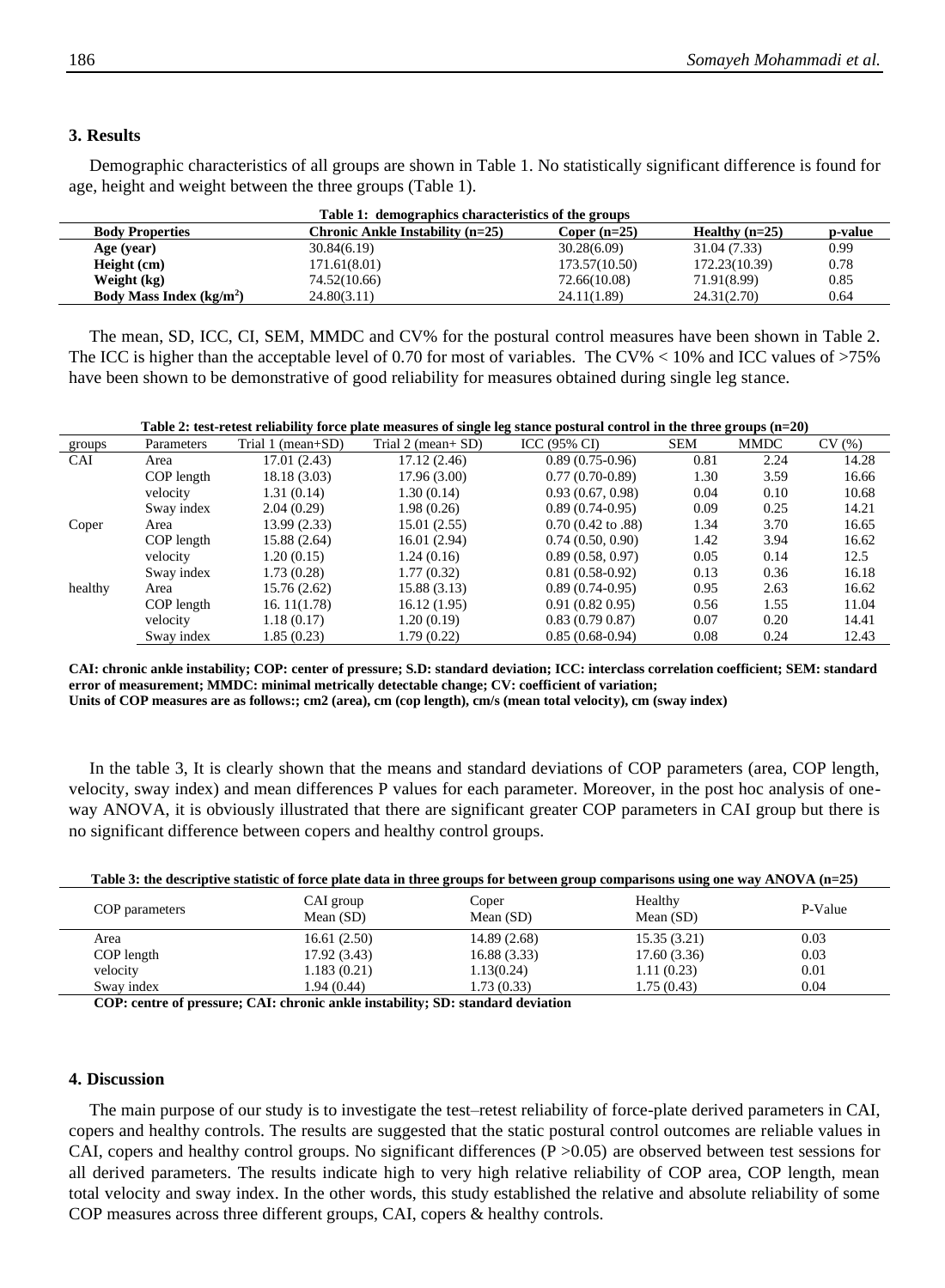The findings of this study indicate that the single leg stance force plate–derived parameters are reliable indicators of performance in CAI, copers and healthy control groups.

Although there is no study to assess reliability of these parameters in CAI patients, the results of the present study may be comparable with the study by Salavati et al.[15] which demonstrated comparable results about force plate measurements especially for COP velocity in different musculoskeletal disorders. Also other researches has reported comparable values with moderate to high test–retest reliability for force plate parameters during single leg stance [16, 17].

In the study conducted by Brown (2007) , the CAI group demonstrated good reliability for the COP excursion length and velocity in the static and dynamic conditions and reliability of COP parameters in CAI group was better than the stable ankle group [18].

High test–retest reliability for all measures in the current study revealed satisfactory stability of the postural control measures over time in CAI patients and control groups. Thus, force plate data measures are reliable performance measure in CAI patients, coper and uninjured healthy controls.

According to the presented results, one of the most important results is that the CAI patients have significantly different balance measurement scores in comparison with the two other groups. The same findings was obtained in other studies with different samples and different study design, such as the studies of Wikstrom et al. [19], which showed that CAI subjects had greater COP measures in comparison with copers and matched healthy controls. One possible explanation for these result is that individuals with CAI failed to develop successful compensatory postural control strategies and this can lead to recurrent injuries and episodes of giving way to occur [19].

Furthermore, some other researchers reported that the static postural balance in CAI was worse than the controls [2, 20]. While other reported no difference in static postural control measures between CAI patients and controls [18, 21]. Brown and Mynark (2007) displayed no significant difference of mean total velocity between individuals with chronic ankle instability and subjects with stable ankles in static and dynamic conditions of postural control [18].

One explanation for this discrepancy is that, differences between individuals with CAI and stable ankles may remain undetected with single-leg stance tests and the task such as single-leg jump landing task may be more challenging in the individuals with CAI. Therefore, clinicians should incorporate more dynamic challengeable assessments when evaluating postural stability in individuals with CAI [21].

There are several limitations to our study such as our sample are among more severe category of ankle sprain individuals and also, the dynamic balance challenges are not surveyed. Therefore, further research may need to consider these factors to determine the evaluative and predictive value of the COP parameters in CAI patients and it is better that the comparison between CAI patients and coper counterparts are done.

#### **5. Conclusion**

- These findings suggest that sophisticated systems, such as the force plate, may offer reliable balance tests and as a gold-standard methods. Consequently, it can be clear, acceptable and standard tool for postural control assessment.
- The findings of this study indicate that force plate–derived parameters are reliable indicators to compare postural control in CAI patients with copers and their healthy controls.
- There is significantly different postural control performance between CAI, copers and control groups.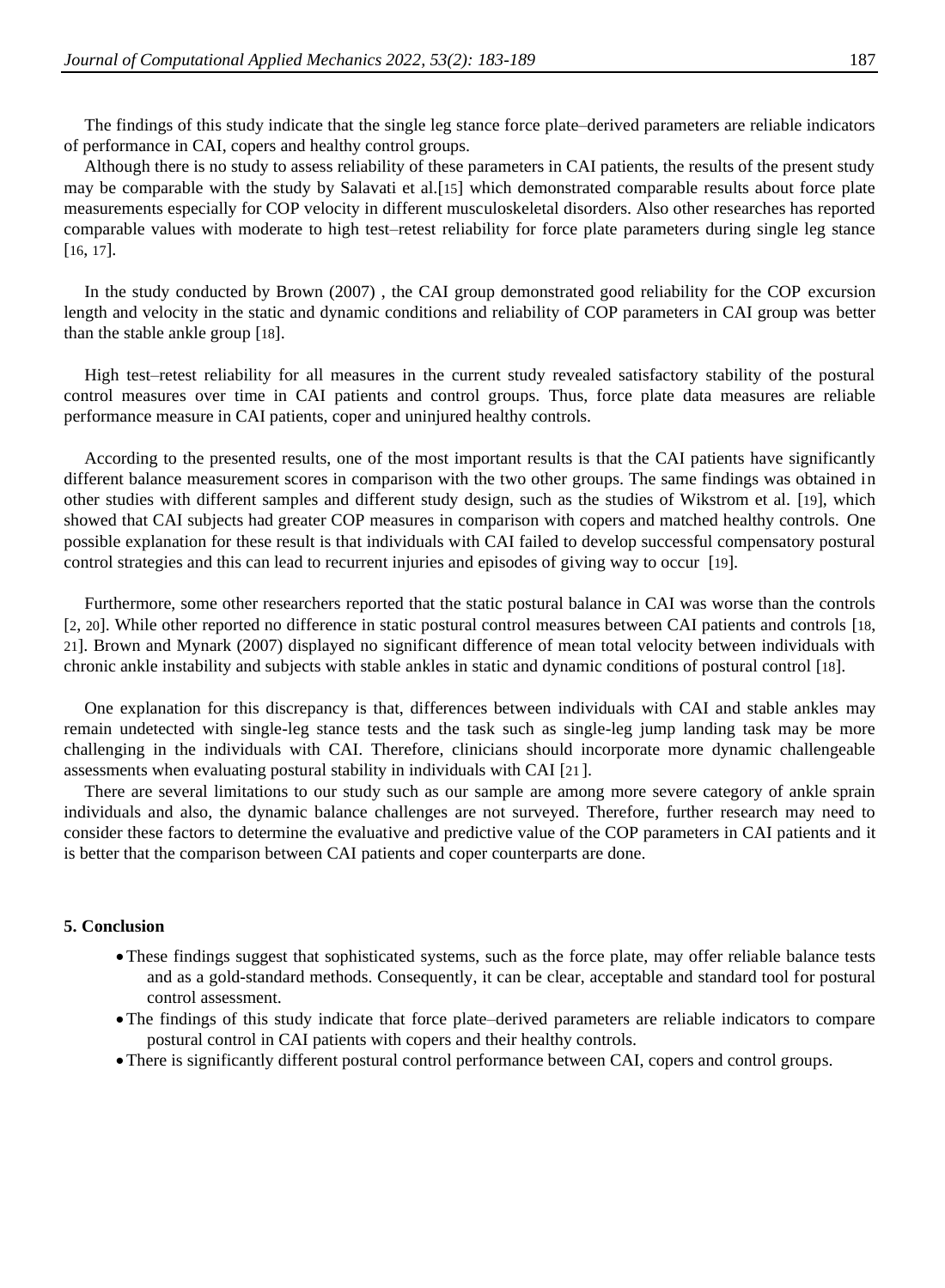# **Acknowledgment**

The authors would like to thank the medical staff, patients and students for their participation.

# **References**

- <span id="page-5-0"></span>[1] Plante JE, W. EA., Differences in clinician-oriented outcomes among controls, copers, and chronic ankle instability groups, *Physical Therapy in Sport* Vol. 14, pp. 221-226, 2013.
- <span id="page-5-1"></span>[2] Mohamadi S, Ebrahimib I, Salavati M, Dadgoo M, Jafarpisheh A.S, S. Rezaeian Z, Attentional Demands of Postural Control in Chronic Ankle Instability, Copers and Healthy Controls: A Controlled Cross-sectional Study
- *Gait & posture*, No. 79, pp. 183-188, 2020.
- <span id="page-5-2"></span>[3] Gerber JP, Williams GN, Scoville CR, Arciero RA, T. DC., Gerber JP, Williams GN, Scoville CR, Arciero RA, Taylor DC. Persistent disability associated with ankle sprains: a prospective examination of an athletic population, *Foot Ankle Int,* Vol. 19, No. 10, pp. 653-660, 1998.
- <span id="page-5-3"></span>[4] Hoffman M, Schrader J, K. D, An investigation of postural control in postoperative anterior cruciate ligament reconstruction patients, *J Athl Train,* Vol. 34, pp. 130-136, 1999.
- <span id="page-5-4"></span>[5] P. O. McKeon, J. Hertel, Systematic Review of Postural Control and Lateral Ankle Instability, Part I: Can Deficits Be Detected With Instrumented Testing?
- , *Journal of Athletic Training* Vol. 43, No. 3, pp. 293-304, 2008.
- <span id="page-5-5"></span>[6] R. BL., Is there a link between chronic ankle instability and postural instability? , *J Athl Train.,* Vol. 37, No. 4, pp. 386-393, 2002.
- <span id="page-5-6"></span>[7] Gribble P. A , Delahunt E, Bleakley C.H, Caulfield B, Docherty C, Fourchet F, et al., Selection criteria for patients with chronic ankle instability in controlled research: a position statement of the International Ankle Consortium,
- , *Br J Sports Med,* Vol. 43, No. 8, pp. 585–591, 2013.
- <span id="page-5-7"></span>[8] E. A. Wikstrom, C. N. Brown, Minimum Reporting Standards for Copers in Chronic Ankle Instability Research *Sports Med,* Vol. 44, No. 2, pp. 251-268, 2014.
- <span id="page-5-8"></span>[9] S. Mohamadi, M. Dadgoo, I. Ebrahimia, M. Salavati, A. Saeedi, B. Valiollahid, Translation, cross-cultural adaptation, reliability, and validity of the Identification of Functional Ankle Instability questionnaire in Persian speaking participants with a history of ankle sprain
- *Disability and rehabilitation,* Vol. 41, No. 16, pp. 1931-1936, 2018.
- <span id="page-5-9"></span>[10] S. Mohamadi, I. Ebrahimi, M. Dadgoo, M. Salavati, A. Saeedi, Translation, cross-cultural adaptation and factor analysis of the Persian version of ankle instability instrument, *Med J Islam Repub Iran,* Vol. 32, pp. 79, 2018.
- <span id="page-5-10"></span>[11] M. Mazaheri, M. Salavati, H. Negahban, S. M. Sohani, F. Taghizadeh, A. Feizi, et al., Reliability and validity of the Persian version of Foot and Ankle Ability Measure (FAAM) to measure functional limitations in patients with foot and ankle disorders, *Osteoarthritis Cartilage,* Vol. 18, No. 6, pp. 755-759, 2010.
- <span id="page-5-11"></span>[12] H. Negahban, M. Mazaheri, M. Salavati, S. Sohani, M. , M. Askari, H. Fanian, et al., Reliability and validity of the Foot and Ankle Outcome Score: a validation study from Iran, *Clin Rheumatol* Vol. 29, No. 5, pp. 479-486, 2010.
- <span id="page-5-12"></span>[13] Zech. A, M. HU¨ BSCHER, VOGT. L, W. BANZER, F. HA¨ NSEL, P. K., Neuromuscular Training for Rehabilitation of Sports Injuries: A Systematic Review

*Medicine & science in sports & exercise* pp. 1831-1841, 2009.

- <span id="page-5-13"></span>[14] T. K. Koo, M. Y. Li, A guideline of selecting and reporting intraclass correlation coefficients for reliability research, *Journal of Chiropractic Medicine,* Vol. 15, No. 2, pp. 155-163, 2016.
- [15] Salavati. M, Hadian M.R, Mazaheri M, Negahban H, Ebrahimi I, Talebian S, a. et, Test–retest reliabty of center of pressure measures of postural stability during quiet standing in a group with musculoskeletal disorders consisting of low back pain, anterior cruciate ligament injury and functional ankle instability
- *Gait & Posture* Vol. 29, pp. 460-464, 2009.
- [16] P. E. Beelen, R. Okhuijsen, M. R. Prins, A. Huurnink, T. Hordijk , C. Kruiswijk, e. al., Reliability of a novel dynamic test of postural stability in high-level soccer players, *heliyon*, 2021.
- [17] J. C. Troester, J. G. Jasmin, R. Duffield, reliability of Single-Leg Balance and Landing Tests in Rugby Union; Prospect of Using Postural Control to Monitor Fatigue, *J Sports Sci Med,* Vol. 17, No. 2, pp. 174– 180, 2018.